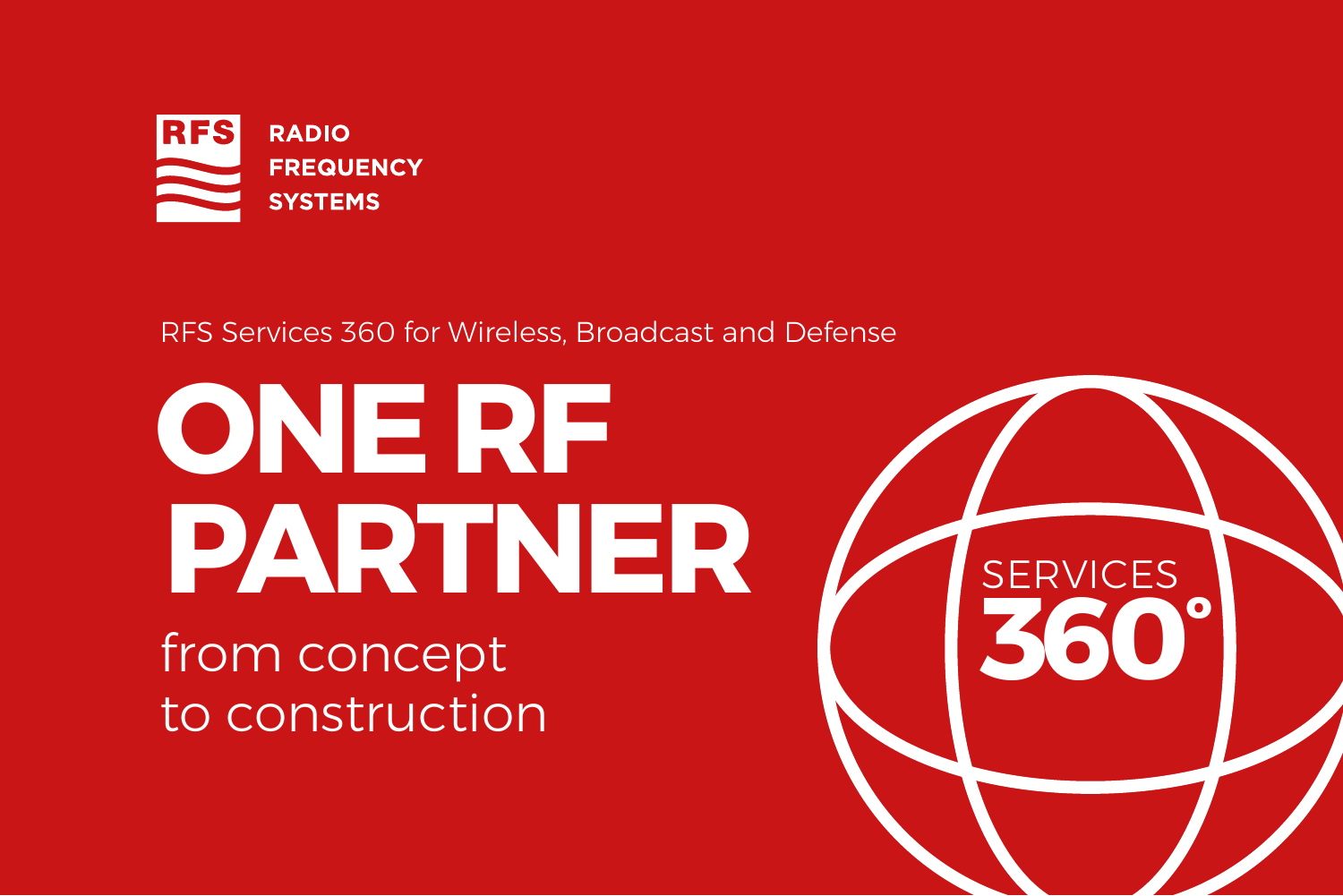# **Why the manufacturer is the ultimate partner for services**

Radio frequency (RF) deployments are easily derailed by technical challenges, interoperability issues and poor-quality installations that don't meet performance standards. **The more complex the project and the equipment, the higher the risks of costly delays.**

While many companies offer services to help mitigate these risks, very few design and manufacture the RF solutions they're deploying. Even fewer can quickly tailor RF solutions to meet unique requirements. And **only one company can leverage more than 120 years of experience and expertise** to resolve the RF challenges other companies walk away from.

RFS goes well beyond other services companies to deliver the **end-to-end RF solutions, expertise and oversight** needed for smooth, efficient deployments in wireless, broadcast and defense networks in any location.

# **MORE THAN 120 YEARS OF EXPERIENCE AND EXPERTISE**

**to resolve the RF challenges other companies walk away from**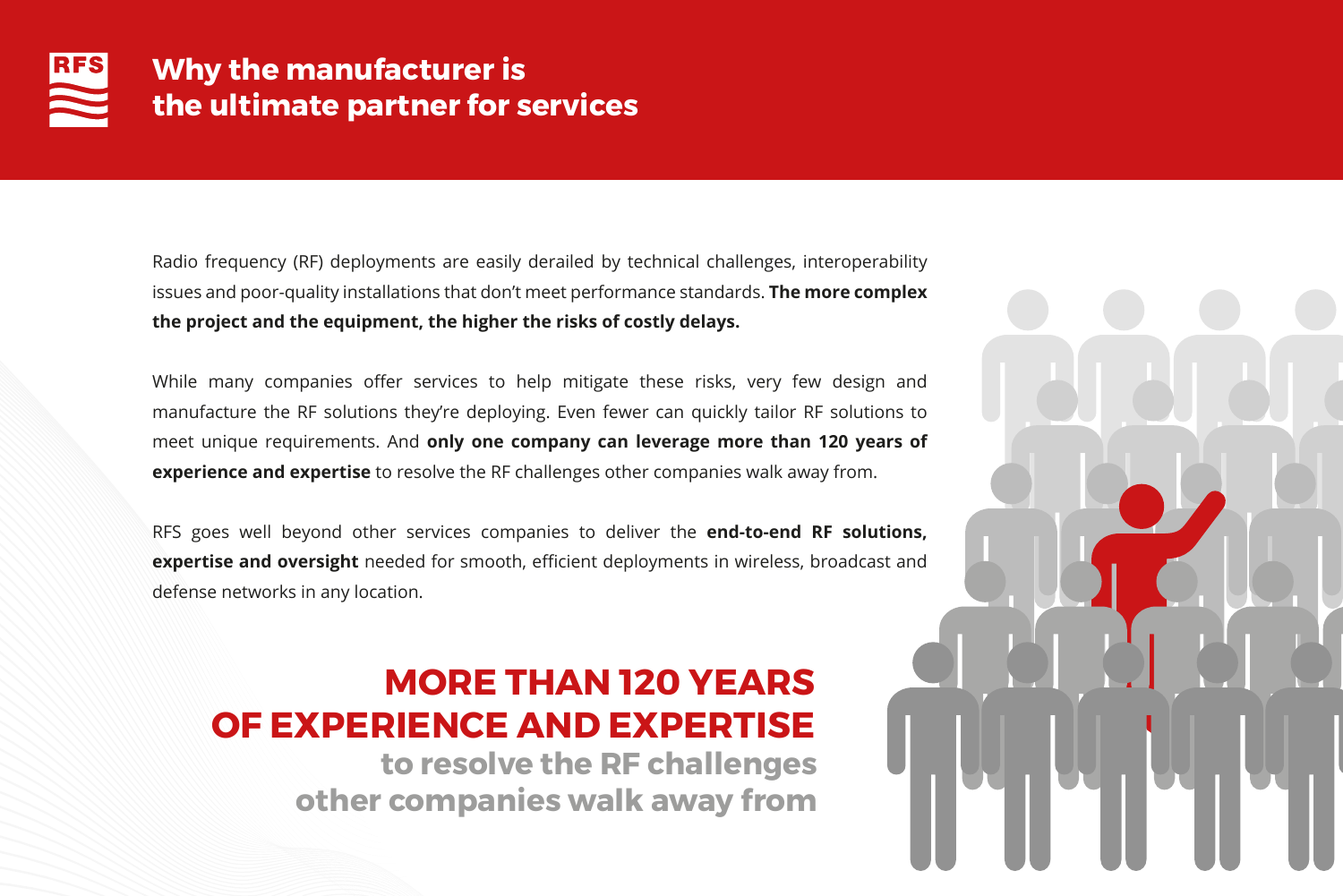

# **Unparalleled understanding of RF solutions**

Because we design and manufacture end-to-end RF solutions, we know exactly which environments solution components can and cannot withstand, the best techniques to install them and how to optimize their performance over the long term.

Here are just two examples that highlight the RFS advantage:

#### **Higher quality cable connections**

In buildings and tunnels, poor-quality cable connections that degrade signal quality are a major challenge.

We design and manufacture robust, fire-resistant cable solutions for public safety and cellular communications as well as the specialized connectors they require. We're experts in connectorization techniques that ensure premium performance in the most challenging indoor and underground environments.

#### **One-stop customization, installation and optimization**

We can efficiently adapt any of our products to meet the most unique requirements. We redesign and build the products, deliver them, install them, integrate them and optimize

## **HIGHER QUALITY cable connections**

**customization, installation and optimization ONE-STOP**

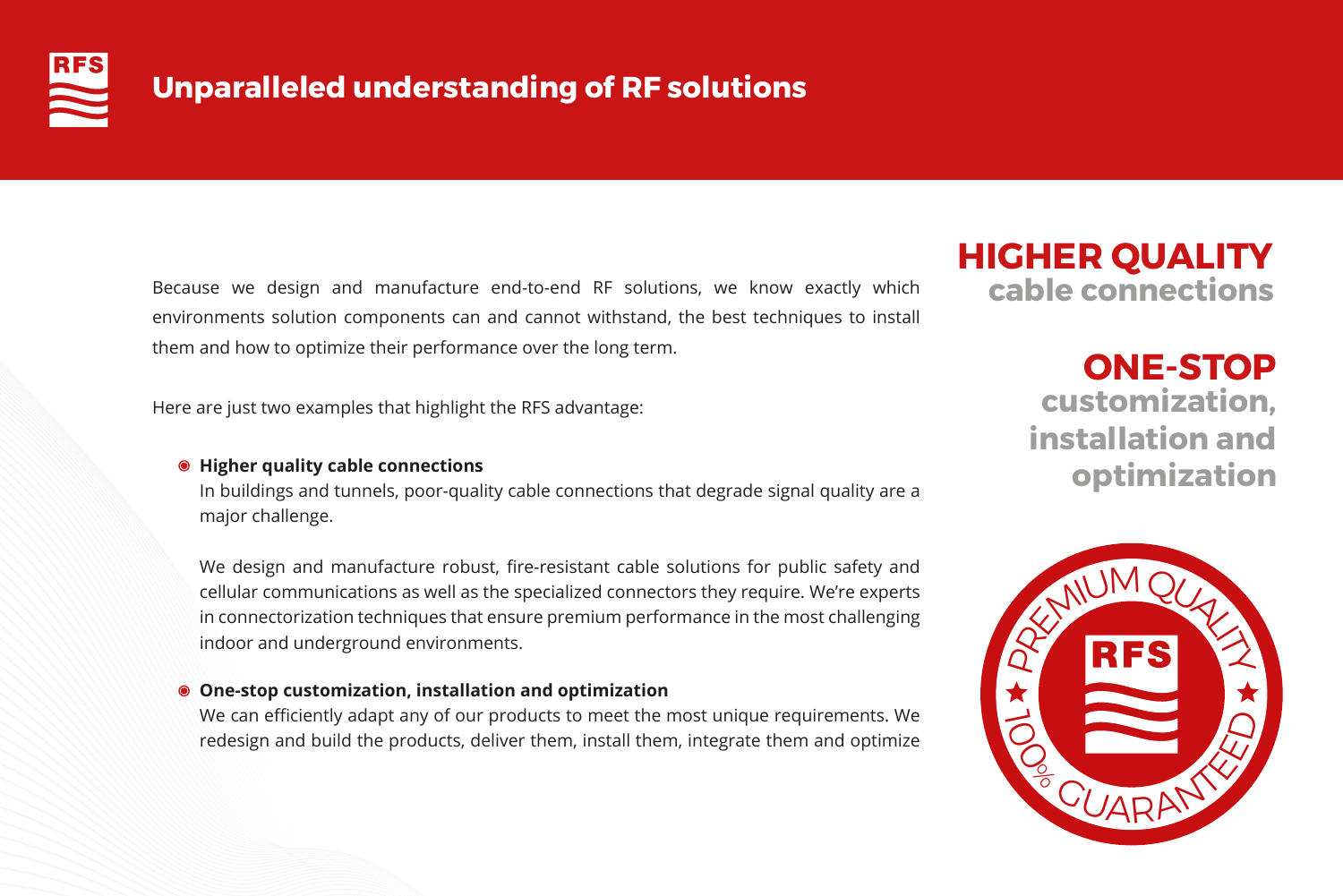# **The expertise to take on any RF challenge**

When other companies are forced to walk away from deployment challenges because they're too daunting, leading mobile operators, broadcasters and defense organizations call RFS. There is no challenge too big or too difficult for our **global Services 360 team.** Over the years, we've managed extremely large and challenging RF deployments, including:

- **An airport deployment in the U.S.** that included more than 72 km (45 miles) of cables and 45 km (28.4 miles) of conduit across three terminals and underground walkways.
- **A university deployment in the U.S.** that encompassed 18 broadcast antenna systems, including main and auxiliary broadcast antennas, across 9 sites.
- **A multi-building high-rise deployment in Brazil** that included 540 antennas and more than 80 fiber optic antennas across 9 buildings.
- **A UHF deployment on 30 oil and gas platforms in Brazil** that included more than 600 antennas and 11 km (6.8 miles) of cables.
- **A strategic, high-frequency communications project in Australia** that spanned 3 states and the Northern Territory.
- **A reliable DAS solution to support multi-operator wireless communication in 5 sports venues in Brazil** during the 2014 World Cup. The full turnkey solution provided by RFS in Maracanã stadium exceeded the previous record of traffic volume by 62%.

Our customers see our experts as extensions of their own team. We're called in to:

- **Inspect installations** completed by other services companies.
- **Isolate, diagnose and resolve issues** with other vendors' RF products and solutions.
- **Create and document processes,** including developing templates for close-out packages.

# **THERE IS NO CHALLENGE**

**too big or too difficult for our global Services 360 team**

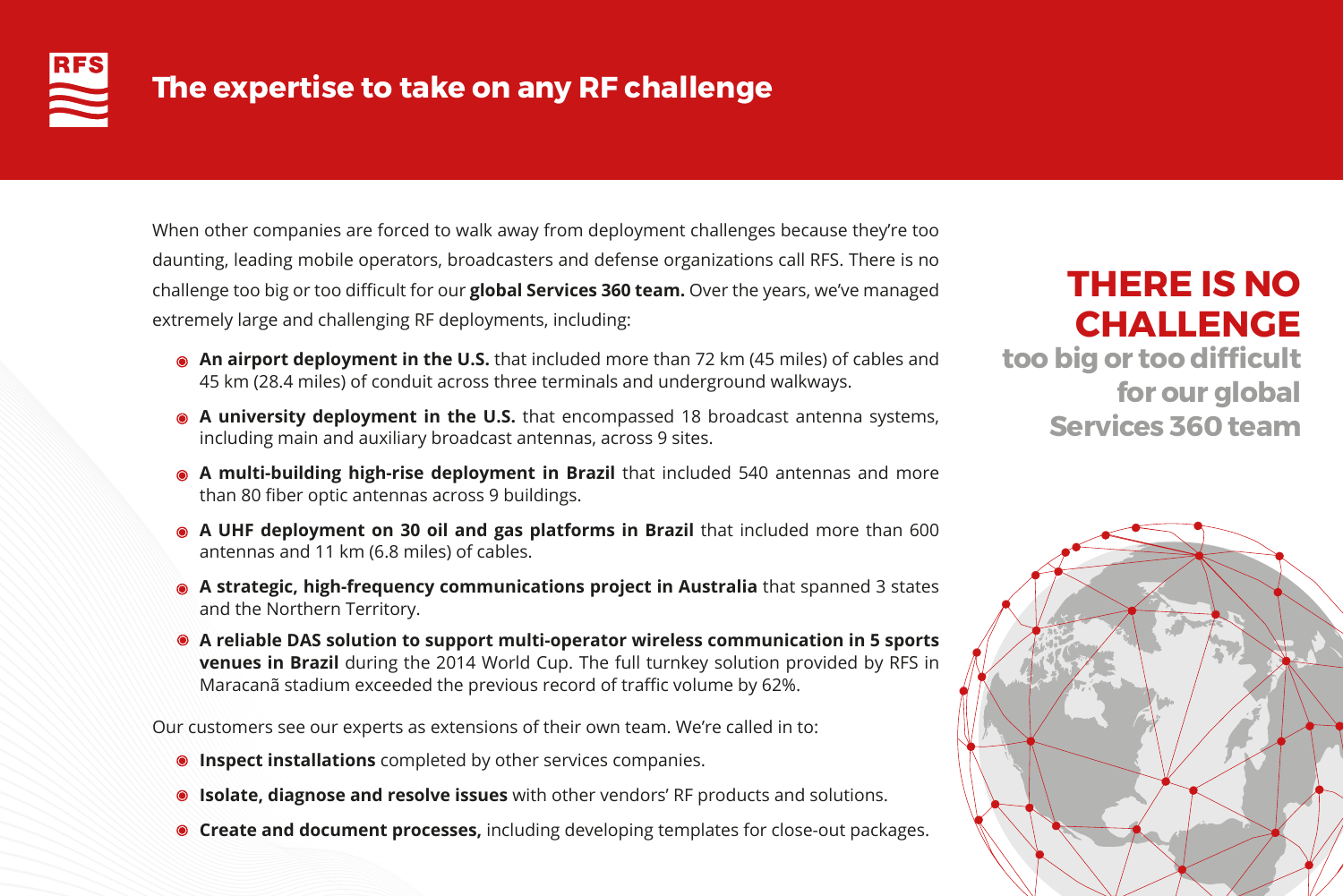# **Simplicity, control, and quality every step of the way**

No matter how complex the project, we provide a **single point of contact and long-range visibility** into every phase of the deployment process and the ecosystem of network experts involved.

Because we have complete control over product flows and the manufacturing chain, we can **customize products, manage lead times and target schedules** to ensure sites are operational when planned.

We're so confident in our craftsmanship, we almost always extend the factory warranty on our products when we manage the deployment.

If it's time for an upgrade or there's an issue, simply call RFS. There's no need to coordinate among multiple companies, troubleshoot multivendor solutions or deal with blame-game tactics among vendors.

#### **Our customers love what we can do for them**

Since 2010, RFS' Services 360 business has grown more than 1,300%\*. Our team in the U.S. has:

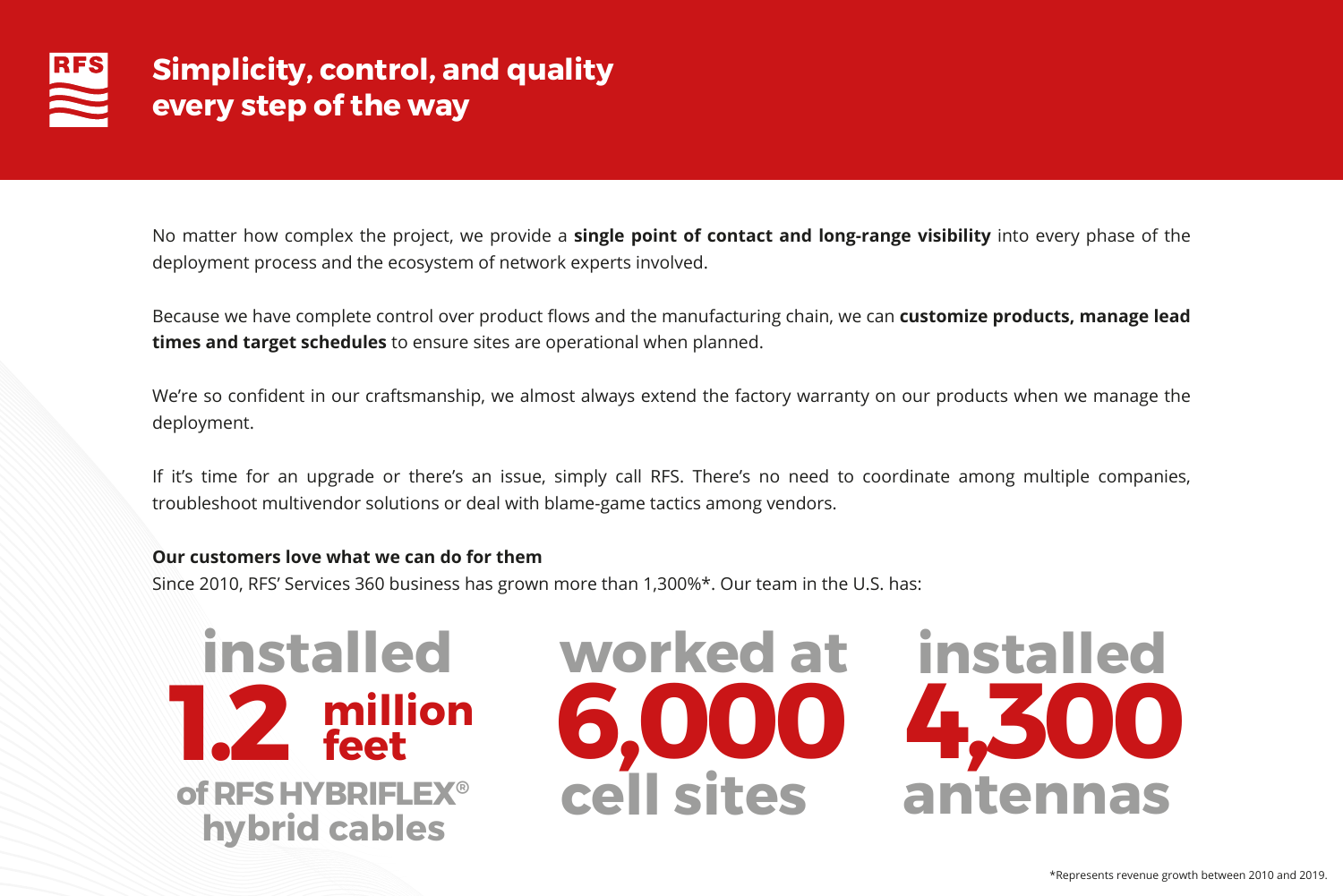

# **A complete suite of turnkey services**

We've been in business since 1900 and have **successfully supported thousands of network deployments** around the world. No one understands the end-to-end deployment cycle better than we do.

With our global network of experts, we can support projects at every stage of deployment.

## **RF Planning Services**

- **Audits**
- Network planning
- **•** Preventative maintenance inspections
- **O** Training

### **Site Engineering Services**

- Coverage analysis
- Detuning
- Grounding design and installation
- iBwave design
- Passive intermodulation (PIM) mitigation
- Site design
- Structural reviews and design

#### **Site Development and Construction Services**

- Aerial overhead fiber installation
- Broadcast FM and digital TV (DTV) antenna installation
- **O** Installation supervision
- Project management
- Site installation
- Testing and commissioning  $\bullet$
- Testing and installation

### **Equipment Integration and Optimization Services**

- Broadcast combiner system installation and commissioning
- Documentation
- Integration  $\bullet$
- System integration
- **•** Troubleshooting